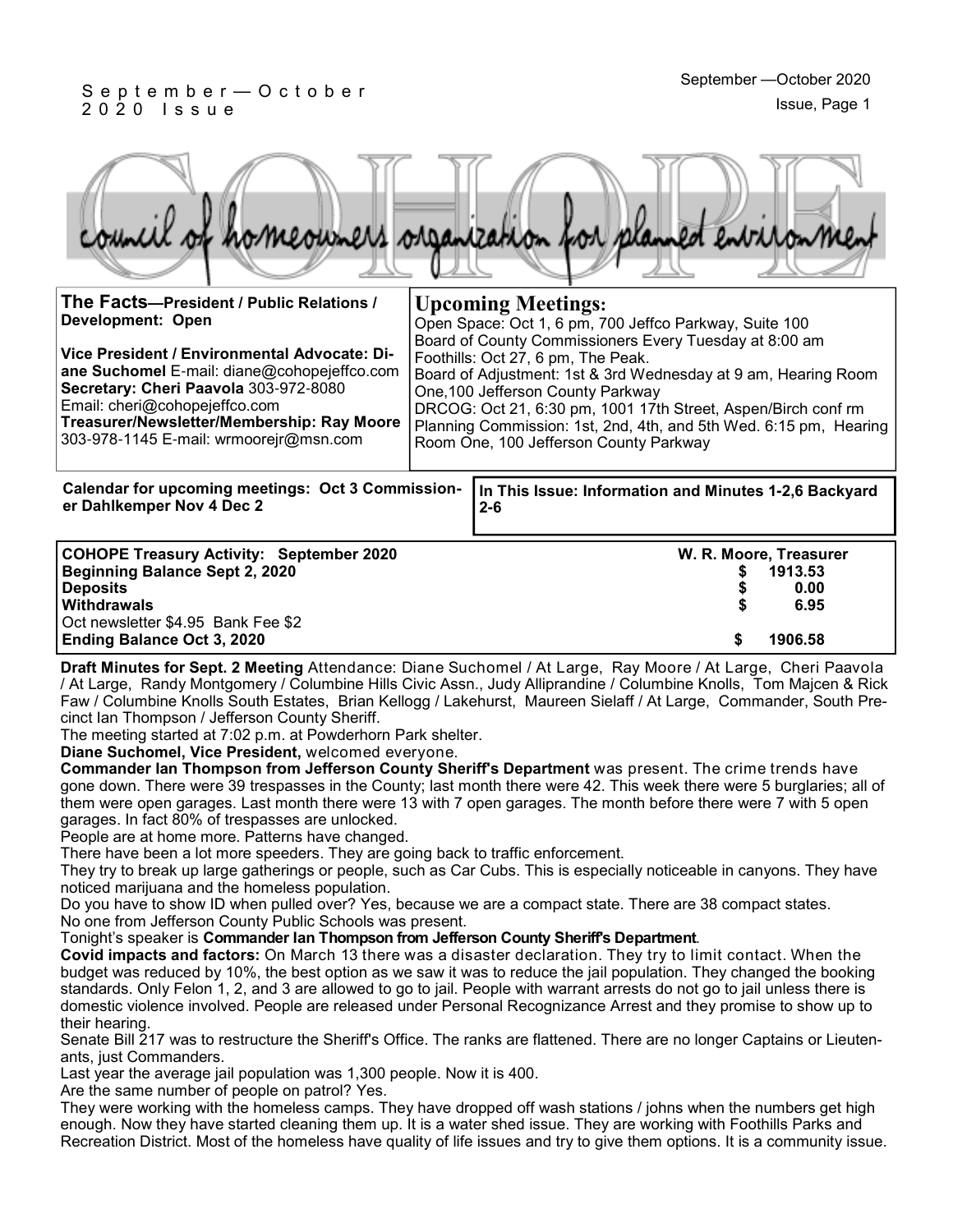September —October 2020

So they work with other counties. When you break up a camp, where do they go? They just go somewhere else. In Jefferson County RVs, boats, and campers are allowed to park for 28 days in a calendar year. In Denver they are only allowed to park for 72 hours. In Lakewood they are not allowed.

Are the deputies who man the jail cross trained? Every one is certified. 2 years ago the deputies only had jail certifications and did not have arrest powers. They had detention only certificates.

What are your plans if the rioting and looting moves into Jefferson County? They have been assisting with the other counties with mobile field enforcement and civil unrest.

What information can you give us on Distressed Property such as abandoned homes? You can submit complaints on the Planning and Zoning website under Distressed Property. The Sheriff's Department are the enforcers and start the process. The banks are the easiest way to get something done and usually respond to the Sheriff's Notice. If you need to talk with someone, you can contact the Dispatcher.

How is the Unified Communications Center working out? It replaced Jeffcom 911 and the dispatch centers for Lakewood, Morrison, Arvada, etc and 27 Fire Departments. The biggest benefit is in cost savings. All of the dispatchers had to learn new areas. There is better communication between areas now. It took a while to get off the ground, but now it is its own entity.

We thanked Ian for his service.

**Reports from Officers** We do not have a President.

Roll Call was taken. We had 9 members present and had a quorum.

**Ray Moore, Treasurer,** said that we have \$1,913.53.

**Cheri Paavola, Secretary**, was present. The Minutes for March were approved.

**Diane Suchomel, Vice President,** was present.

At southeast Quincy and Kipling, they want to build an 8 ft. fence between the business and houses. This is the 3rd referral.

There is a new cell tower and the West Metro Fire House near Hampden.

At 13412 W. Coal Mine Ave., the Planning Commissioners voted against the change. The request was replaced with an apartment complex.

At 9700 Old Coal Mine Ave., the church's request was approved.

At C-470, west of Kipling there is a 22,000 sq. ft. development.

They are grading for the addition at Warren Tech High School.

At 13975 W. Bowles Ave. just west of C-470 there is a request on 5 acres for a 22,000 sq. ft. distillery. There were a lot of concerns are the pre-application hearing.

At 6054 S. Kipling Parkway, the church has moved.

At the Nov. election, Foothills Parks and Recreation District will ask to extend the current mil levy.

At Alper's Park, they are working on the playground.

FEMA is working on getting a grant to repair Hine Lake Dam. The Pier at Hine Lake is unsafe.

Our next meeting will be Oct. 3rd, Saturday, from 11:00 a.m. to 1:00 p.m. at Clement Park near the skate park.

We may not have a meeting location for next year. We need to look at our options.

Watch the county web site for short term rental information.

**Old Business** The position of President for COHOPE is still open.

**New Business / Announcements** Nothing.

We adjourned at 8:13 p.m.—*Cheri Paavola, Secretary*

## **THE BACKYARD**

## Columbine Hills News

**President's Corner** — **Captain's Log Star-Date 2020** It has been 6 plus months of craziness. I feel like I could stop right there – but since I get paid by the article I must go on. [I'm kidding – this is all done out of love alone] I love my community, I love my country and my heart is broken with the stuff I hear and read daily. Much of me is doubtful that we will return to "normal". This election cycle will be VERY INTERESTING.

Again, I am impressed with all the community cleanup I have seen. So much painting and remodeling, so many people working in their yards – thank you for doing your part to keep up your property. With that in mind we have scheduled one more neighborhood clean up this month on September 26th. We have one rear loading truck on the agenda. As per usual it will start at 0800 in the parking lot of CHE.

I am sorry we were not able to schedule many of the normal activities as we have in the past. We are not planning on doing a hayride in December either. Instead we will be hosting a neighborhood fire pit night with smores and cocoa and Santa. This will be held at the park shelter at the ball fields on Elmhurst. Watch for further information in future newsletters.

If you need help with a clean-up project, feel free to use the neighbor helping neighbor forms found in each newsletter.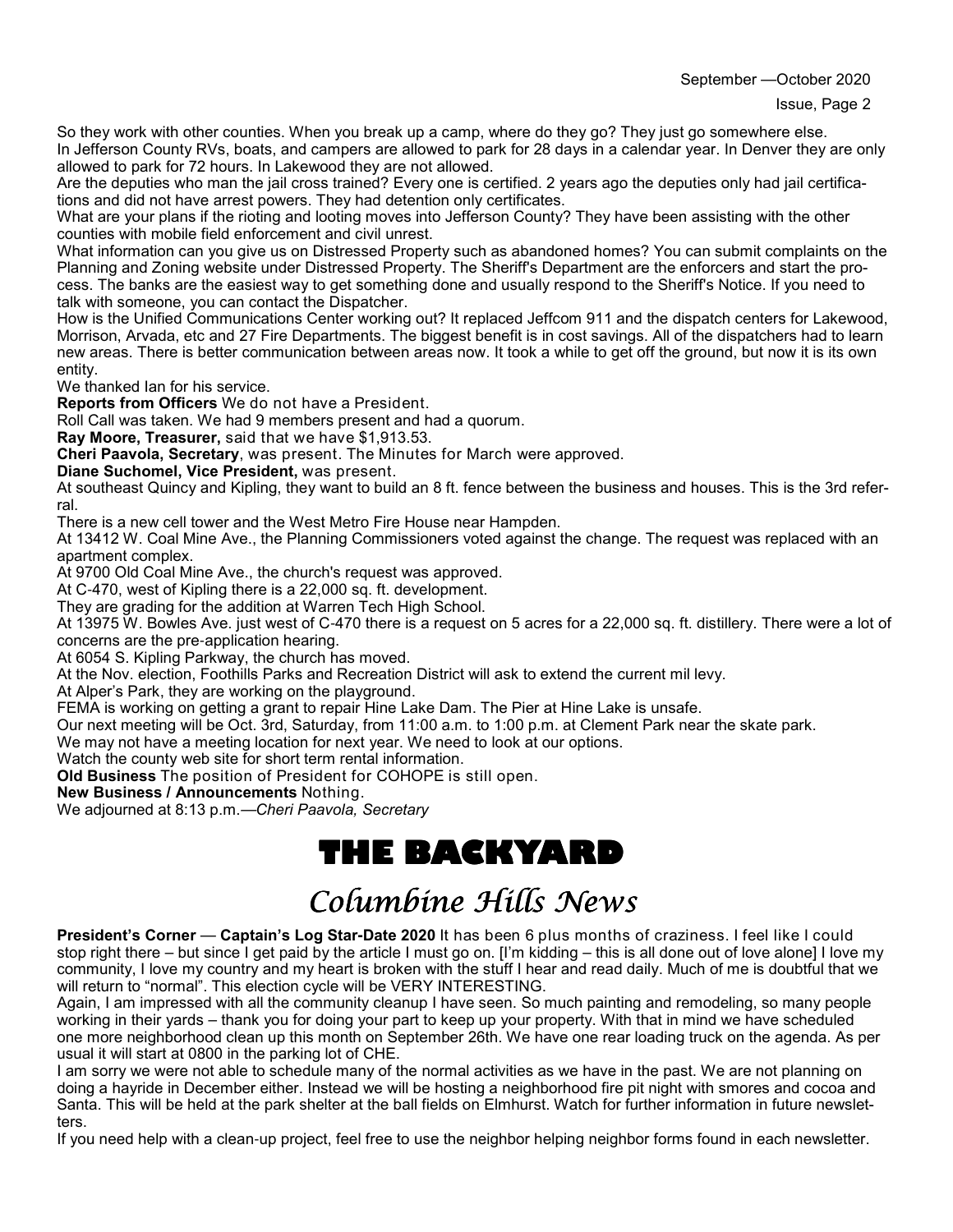We have a group of good folks who live in Columbine Hills who are willing to come to your home and assist you with clean up. PLEASE take advantage of their generosity.

I hope you have a great fall – and for those of us who have been in this state for a long time and whose blood runs orange and blue . . . GO BRONCOS. As always, be the kind of neighbor you wish you had. .—*Randy Montgomery, CHCA president rnmontgomery@att.net*

*From* **July CHCA Meeting 2020** Meeting called to order by President at: 7:05 p.m. Officers present: Randy Board members present: Jodi, Nick, Michelle, Don, Steve, Kelly, Galen and David Community members present: None CHCA by-laws require a majority of board members [5 of 9]

Treasurers report presented by Galen, Seconded by Steve CHCA by-laws require a written report

**New business**: Winners for yard of the month, putting up signs and gift cards. 5 new members. Help with food shortages at local food banks. Community garden is producing food. Hayride canceled due to lack of membership funds for 2020. Holiday event planning for December

**Old business:** Community garden is producing food. Results on Garage Sale event. Fall dumpster day with food drive. Continue to find help to support, Neighbors helping Neighbors

Meeting adjourned at 7:46 p.m.

# **Columbine Knolls South II Review**

*From* **President's Corner— I** hope this message finds you in good health and spirits as we grind through the Covid-19 pandemic. Honestly, I don't have much new to report from my August posting and I encourage you to read the meeting minutes from our July HOA member meeting contained in this issue of the Review.

I would, however, like to commend you for the fantastic home improvement projects you are undertaking this summer. Fresh paint, new landscaping, new roofing, driveways and alike are really making the neighborhood shine. These are significant projects you have chosen to undertake despite the strains and challenges of Covid-19 and you should be commended for your efforts. Thank you!

I would also like to introduce our new board member Paul Peck. Paul graciously accepted the board position vacated by Shane Reynolds. We immediately placed Paul on our architectural control committee once we realized Paul was an architect! Paul writes: "I moved into the CKSII neighborhood last year after relocating from the Kansas City area a few years back for the love of the mountains. I am a father of 2 teenage girls. I am an architect and have worked on projects in almost every state from Alaska to the Virgin islands. I hold my architects license in multiple states including Colorado as well as a contractor's license."

People in the neighborhood often ask me what the HOA board does? I won't bore you with the details, but the short answer is this. The HOA membership elected the board to ensure they oversee, administer, and enforce the covenants, rules, and regulations, and undertake projects and initiatives that protect and improve our property values. That is it in a nutshell. That said, one topic that the board has received several inquiries into recently is the issue of yard signage, specifically the length of time that yard signage can remain in our yards. Most of the inquiries were regarding political signs. None of the inquiries from community members had to do with a specific issue, candidate, or political affiliation, but more to do with the length of time that signs were posted on our properties. I thought this would be a good opportunity to familiarize everybody with the rules provided in our covenants and the laws provided by the Colorado Concern Interest Ownership Act (CCIOA), both of which we are obligated to follow as community homeowners. The way this duality between our covenants and the state law works is that we first rely on our covenants for guidance on an issue. If the rules provided in the covenants are vague or not expressive enough for clear guidance, then we refer to and follow the laws provided in the CCIOA, which are the Colorado statutes relating to community rules and regulations. Below are excerpts from both our covenants and the CCIOA regarding the rules for yard signage that we are to follow.

**CKSII Revised and Consolidated Covenants: D-8 Signs** 'Except as may be provided for herein or as may be required by state law or legal proceedings, no signs, advertising posters, political placards or billboards of any kind shall be erected, placed, or permitted to remain on a Lot without the prior written consent of the board or its designee, except as follows: (a) one professional security sign not to exceed one foot by one foot; (b) one professionally lettered "For Rent" or "For Sale" sign not to exceed three feet by two feet in size may be displayed on a Lot being offered for sale or for lease; (c) not more than one temporary trade sign pertaining to, but not limited to, contractors, landscapers, painters and roofers, may be displayed while work is in progress, or not to exceed 30 days, whichever is less; (d) political signs as permitted by Colorado law.'

**Colorado Common Interest Ownership Act (CCIOA): 38-33.3-106.5** – patriotic and political expression

'Notwithstanding any provision in the declaration, bylaws, or rules and regulation of the association to the contrary, an association shall not prohibit any of the following: (C)(I) The display of a political sign by the owner or occupant of a unit on property within the boundaries of the unit or in a window of the unit; except that: (A)An association may prohibit the display of political signs earlier than forty-five days before the day of an election and later than seven days after an election day; and (B)An association may regulate the size and number of political signs in accordance with subparagraph (II) of this paragraph (c). (II)The association shall permit at least one political sign per political office or ballot issue that is contested in a pending election. The maximum dimensions of each sign may be limited to the lesser of the following: (A)The maximum size allowed by any applicable city, town, or county ordinance that regulates the size of political signs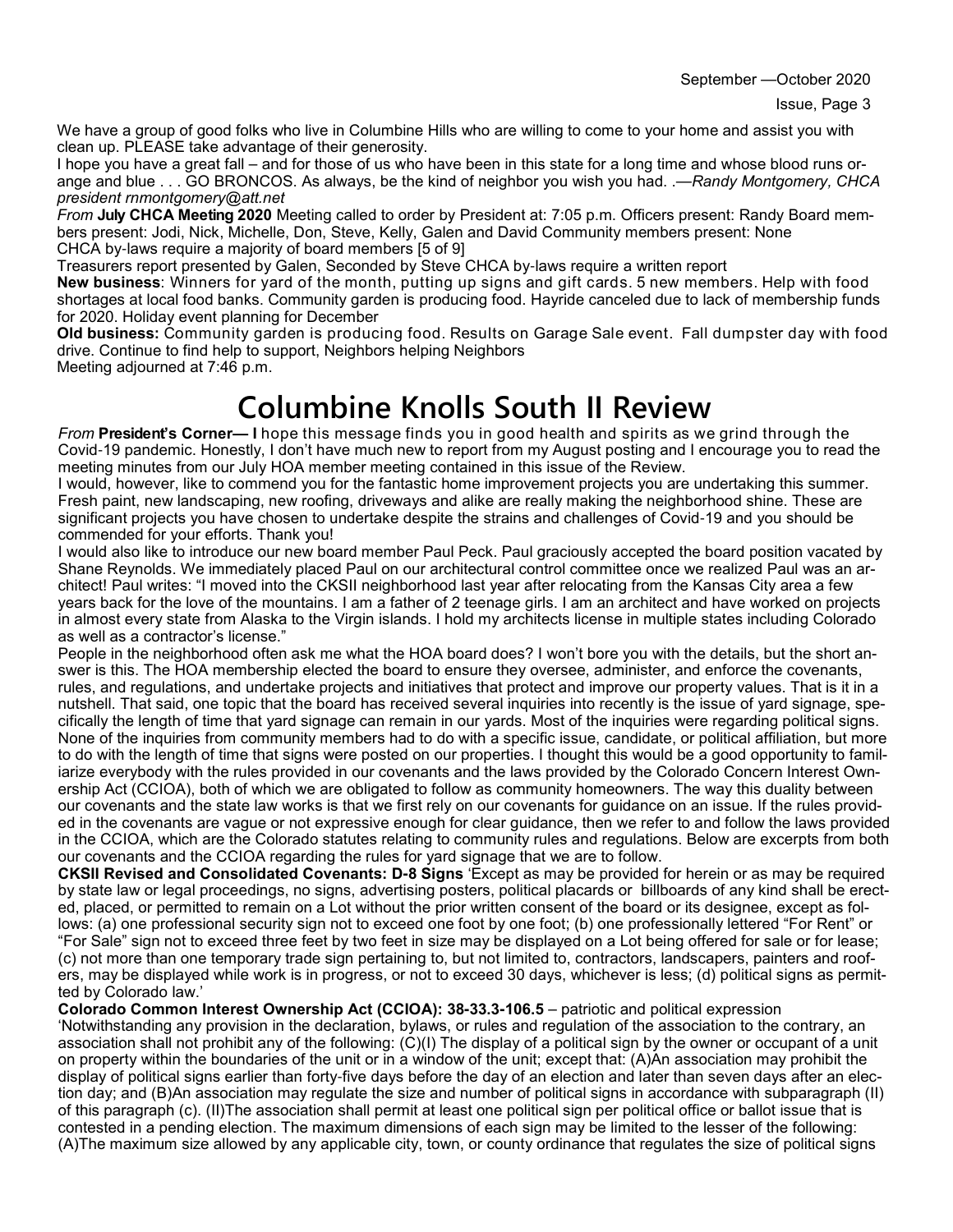September —October 2020

on residential property; or (B)Thirty-six inches by forty-eight inches (III) As used in this paragraph (c), "political sign" means a sign that carries a message intended to influence the outcome of an election, including supporting or opposing the election of a candidate, the recall of a public official, or the passage of a ballot issue.'

So, that's a lot to digest, but the short answer as it relates to the length of time we can place political signs in our yards is 45 days prior to the election must be removed no later than 7 days after the election. Some of you will feel this length of time is reasonable and some of you will not. My job is simply to address an issue raised by our members and to try to provide the information so we all know the rules and regulations so we can comply accordingly. I hope you found this informative and I did not put to sleep with the gory details!

In closing, I want to reiterate what a great job everybody is doing on their summer home projects despite the Covid-19 pandemic. We are also looking for your input on projects and/ or activities that we can fund as an HOA that would better our community, so please don't hesitate to contact me or any of the other board members with your ideas. Talk to you next month! —*Tom Schicktanz, President CKSII HOA*

*From* **CKSII HOA Board Meeting Minutes from July 14, 2020** President Tom Schicktanz called to order the July 14, 2020 meeting of the HOA Board of Directors at 7:03pm. Board members Joshua Kunkel, Pam Horiszny, Adam Blake, Chris Reynolds, and Andi Elkins were in attendance, confirming a quorum. Roger Borcherding of DARCO Property Management also attended.

Election of New Board Member: Tom nominated Paul Peck to fill the board member seat vacated by Shane Reynolds and Andi E. seconded the nomination. The board voted and unanimously passed the motion. We are happy that Paul accepted- thank you Paul, we appreciate you joining the board!

Treasurer's Report: Pam H. presented the June 2020 Treasurer's Report. There is an overage in the landscaping budget that was attributed to much needed tree trimming, planting and other clean up. It looks great – thanks to the Landscaping team! Through June, 359 households are HOA members.

**ACC Report:** Josh K. reported that 32 requests have been approved as follows: eight for painting with one partial approval pending a new trim color, two landscape, seven fencing, three sheds (a fourth request was not approved) two patios, one RV screen repair, two window replacements, two roofing, one solar, one dumpster, two siding and one driveway. Many thanks to our ACC team – this is a busy time of year! And thank you to homeowners for using the preapproved paint colors on our website (on the ACC page, click CKSII PAINT COLOR SCHEMES.) This makes the approval process much faster.

**Management Report for June:** Four inspections were conducted. Forty one problems were observed: 13 campers were stored in view; four boats stored in view; seven trailers were stored in view with one trailer having two jet skis; 10 properties had dead trees; two properties had weeds; one property had long grass needing mowing, one property had a lawn needing improvement; two properties had street signs which were visually blocked by tree limbs which need to be trimmed; and one property erected an screen above their fence without ACC approval in order to hide a trailer. The property with an unapproved screen, which masks a trailer, was referred to the HOA's attorney for enforcement. The board discussed our stance on allowing political signage. Per our covenants, we follow the Colorado Common Inter-

est Ownership Act (CCIOA) and ask that homeowners not display political signs earlier than 45 days before the day of an election and later than seven days after an election day. Look for more details about signage in our next newsletter. **Welcome Committee/Social Committee:** The board was very happy to have hosted the large item trash pickup on July 1. Our next event, Movie in the Park on August 21, remains tentative. For this event, we are partnering with the

Coronado PTA to determine if we will proceed and will share more information as it becomes available. You can always check the CKSII website for updates. Related to the Social Committee, the board is considering ideas for alternative ways to welcome new neighbors (such as a card with coupons).

**OLD BUSINESS Change Bylaws:** Pam H. will work with our attorneys to craft specific language so the board can propose amending two bylaws: 1) allow the annual meeting to occur in November (instead of January) and 2) no longer require notarization for proxies for the annual meeting. As a reminder, all changes to bylaws will be voted on by HOA members at the annual meeting, scheduled for January 12, 2021.

**Snow Removal:** Andi has contacted several companies to find a contractor to provide snow removal along Carr Street and Chatfield. The job is 1.3 miles of plowing, with sidewalk width at 53 inches and 122 inches. If homeowners have any suggestions for licensed snow removal contractors, send contact information to cksiihoaacc@gmail.com. **Park Light:** Due to the COVID-19 pandemic, Foothills indicates there is no movement on this initiative. The board will ask Elizabeth Nelson Hulse to follow up with Foothills to ensure this initiative gets into the Foothills 2021 budget.

**NEW BUSINESS** The board will decide by October if we will change our meeting frequency back to bi-monthly (it is currently quarterly). Newsletter Carrier Job in 2021 – The board is considering changing the 2021 newsletter delivery model and instead using a bulk mailing service for the newsletter. We are researching bulk mailing costs as part of this consideration.

**Community Support Fund:** Since Foothills is not going to support the Park Light project in 2020, the board is seeking suggestions for how to use our Community Support budget (\$5000) this year. Send your ideas to cksiihoatreas@gmail.com.

**Online Payment Capability:** The board is researching the feasibility of using an online payment system to collect HOA dues. This would create many efficiencies and eliminate hours of manual labor. The meeting was adjourned at 8:09 p.m.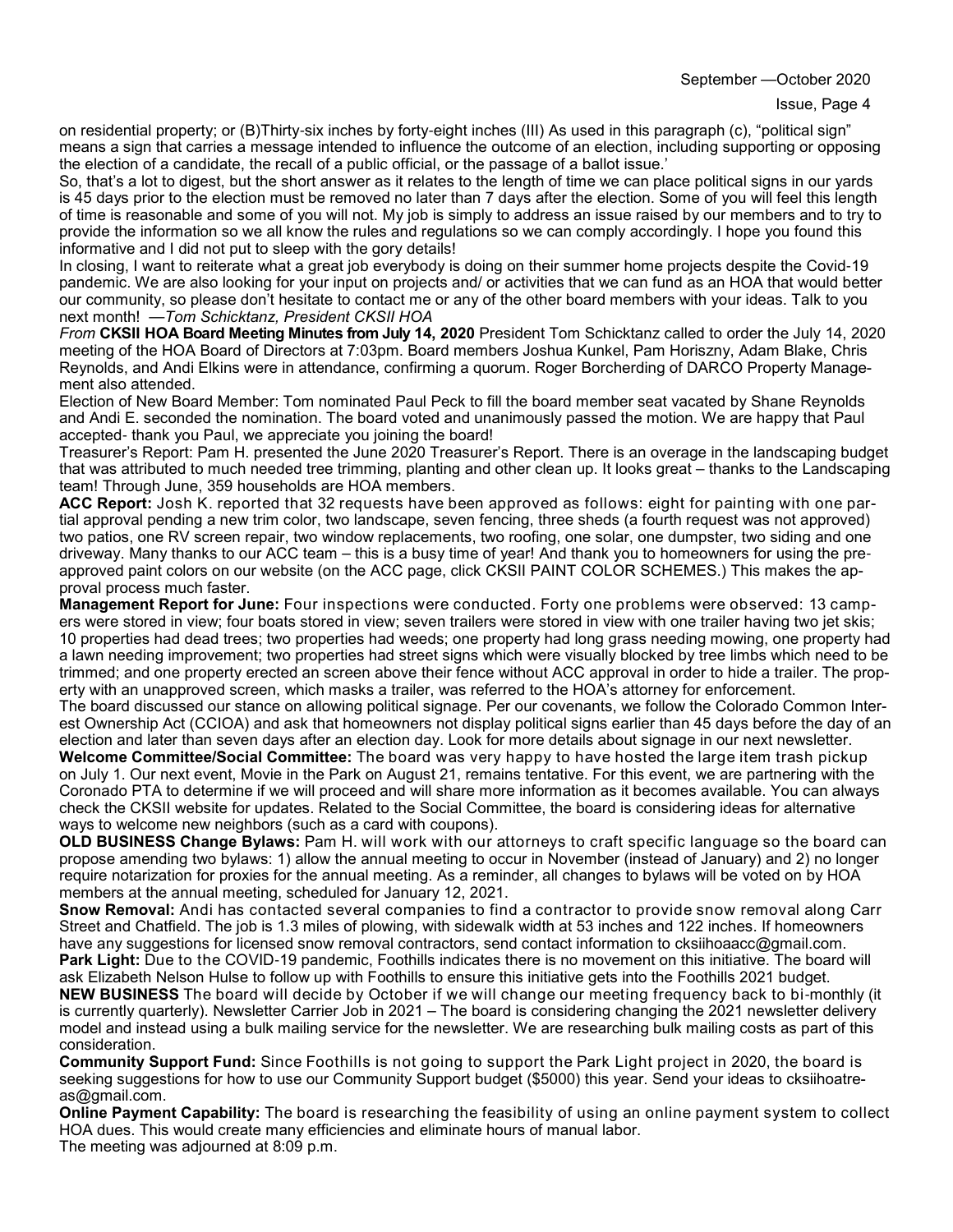#### Columbine West Civic Association Newsletter

*From* **A Moment With The Board** Our August meeting was again presented by Zoom. Our Officers/Board were spread out around the state for various reasons, mostly vacationing, so the platform was a huge benefit for holding a regularly scheduled session. Thanks everyone for connecting through Zoom and taking care of association business, while the Pres & Sec were welcoming their new grandson into the family. You will see within the newsletter that the Yard of the Month winner is of an unconventional type, congratulations to the winners. Since we haven't been able to hold any of the regularly scheduled CWCA events this year, the Officers/Board have been working on other tasks. We have been assessing our entrances, filing historical paperwork, cleaning out storage boxes and investigating a new Website offering. We are looking to drop QR codes into the newsletter to allow residents to quickly connect to pertinent information. These codes will also be embedded on the website along with the plan to upload the newsletter each month. You will see our newly designed emblems for No Chicken per Covenants & No Roosters per County Zoning on the

front page. Please feel free to contact CWCAtalk@gmail with any other ideas you would like for us to work on. If you would like to join the efforts or have questions or any suggestion of ideas feel free to email CWCAtalk@gmail.com. Residents are encouraged to attend any monthly meeting, the next one is September 8th, 7:00 p.m., on ZOOM teleconference platform.

Our local elementary will not be allowing us to have scheduled meetings in the building, so we will continue with Zoom.

### The Leawood Rapporter

*From* **Leawood Metropolitan Recreation and Park District Minutes August 12, 2020** The meeting was called to order at 6:38 p.m. by President Debby Baker. Members present: Steve Wall/Vice President, Donna Snyder/Treasurer, Ike Nelson/Secretary, Wade Hancey/Special Projects and Dave Padilla/Parks Manager. Residents in attendance: Beth Narva **Public Comment/Correspondence:** Tom Bryant submitted a picture of a tree that needs to be trimmed along Ttract. Wade will follow up.

Beth Narva requested that a tree from Leawood Park be trimmed as it is hanging over into her yard. Dave will assess this issue.

In July's minutes, Tom Bryant was incorrectly listed as Tom Arnold. The Board sincerely apologizes for the error. **Treasurer's Report** – Donna received confirmation that our 2019 audit exemption was accepted from the Department of Local Affairs. Donna presented the Treasurer's report. Invoices for the month include Excel Energy, Denver Water, Doggie Bags, United Site Services, DBC (sprinkler parts), Waste Management, Weston Landscape, Rich Alarcon, Dave's invoice and reimbursement to petty cash. Ike moved the Treasurer's report be received and bills paid, Wade seconded, and the motion passed unanimously.

**Parks Manager Report** – Irrigation tests, mowing, fertilization and the application of broad leaf control were done in all parks. Doggie bags were checked and replenished as needed. Leawood Park: Old irrigation valves need to be replaced. Repaired broken lines in zone 2. Trees were trimmed as needed.

Weaver Park: The fence along Vintage Reserve needs repair. Dave will inspect and advise. Broken sprinkler lines were repaired in Zones 1 & 30. Zone 17 has a valve issue that will be repaired.

Raccoon Park: Wade will meet with Tom Bryant regarding tree concern. Dave presented proposal from Weston for tree trimming to be done this fall. The Board accepted the proposal and authorized Dave to proceed.

T-Track: Wade will meet with Tom Bryant regarding tree concern. A rotor was repaired.

**Old Business** 1. Volleyball Field – Wade submitted additional information regarding requirements and costs. More discussion is needed. Will consider the possibility for this project in the future, depending on resources and future revenue streams. 2. District Web site – Postponed until next meeting due to time constraints. 3. Park Walkthrough – Postponed until next meeting due to time constraints.

**New Business –** Due to the uncertainty with the availability of Leawood Elementary, future Board meetings will be conducted online using Zoom until further notice. Residents wishing to participate should contact Wade Hancey at wadehancey@gmail.com or 303-794-0497.

The meeting was adjourned at 8:31 p.m - *Ike Nelson, Secretary*

*From* **Leawood Civic Association Minutes of August 4, 2020** Present: Present: Paul O'Connor, Chip Langowski, Laurie Selander, Mike Major, Gina Severino, Betsy Major, Rhonda Eveleth

Treasurer's Report was presented by Mike Major and is printed in the Rapporter.

Rhonda will call the school to find out a date for the neighborhood clean-up.

We are looking at September 12, 19, or the 26th. Laurie will contact Scott Disney to get three dumpsters delivered. (After the meeting the date of September 12th was confirmed by the school.)

Rhonda reported that a resident wants an easement warning printed in the Rapporter. Gina will place it in the September Rapporter.

Front entrance is being worked on by Chip and Paul. Gina is donating railroad ties for the project. Chip will draw up a design and then we will contact Santa Fe Sand and Gravel for the cost of the materials. Work will begin August 9th and 10th. Chip will work on the URL for the park board.

The meeting was adjourned at 7:45 p.m.